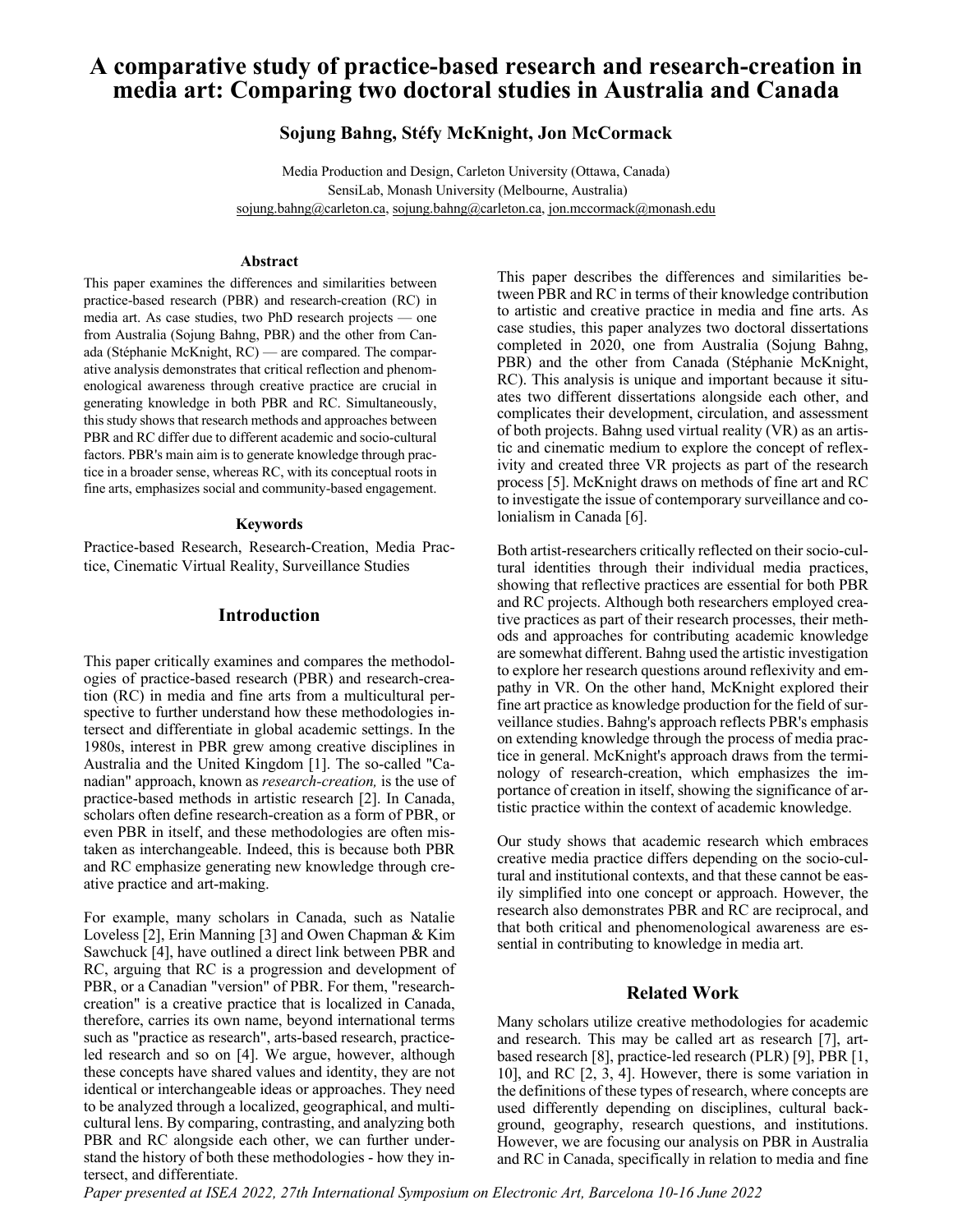art disciplines, because these methodologies are often seen as parallel, regardless of locality.

# **Practice-based research in Australia**

PBR is generally understood as a mode of academic investigation and inquiry that pursues knowledge through practice [1,10]. PBR is differentiated from practice-led research (PLR). If the artefact or creative outcome is the basis for the knowledge contribution, the research can be considered PBR. In PLR, the study's main aim is to generate new understandings of the practice itself. Thus, the creative artefact is not necessarily considered as knowledge production [9,10].

The tradition of PBR in technology is related to the first polytechnic founded in London in 1880 [1]; the program was central to developing knowledge in practice but not contextualized as PBR. PBR in creative arts disciplines has grown rapidly in Australia since it was implemented in 1984 at the University of Technology, Sydney (UTS). Ernest Edmonds and Linda Candy, pioneers of the PBR program at Creativity & Cognition (C&C) Studios at UTS, defined PBR as "An original investigation undertaken in order to gain new knowledge partly by means of practice and the outcomes of that practice" [1]. This definition of PBR emphasizes the originality of creative outcomes and artefacts as knowledge production. For a practice-based doctoral submission, PBR normally requires the inclusion of creative artifacts (or artworks) as well as a written dissertation that contextualizes the creative outcome academically [1,10].

SensiLab, established in 2016 by computer artist Jon McCormack at Monash University in Australia, has suggested a new model for PBR in media art and creative technologies. SensiLab was created within the Faculty of Information Technology, but influenced by existing models used in creative disciplines in the Faculty of Art, Design & Architecture (MADA). SensiLab's program expanded the practice of PBR beyond the creative arts to include research in creative technologies, visualization, artificial intelligence, human-computer interaction, interactive media, games, simulation, cultural heritage, and information systems [11]. SensiLab acknowledges the value of tacit and implicit knowledge as an embodied phenomenological knowledge [12, 13]. For its doctoral program, SensiLab adopted an approach to PBR similar to that of C&C at UTS. The SensiLab PBR examination process requires an artefact with a public exhibition accompanied by a written exegesis<sup>1</sup>. The length of the exegesis is approximately half the length of a traditional written doctoral thesis dissertation [11].

In general, PBR in Australia has developed by emphasizing the value of the process of knowledge production and embodied tacit knowledge in both creative arts and technologies. These movements can be considered fundamental academic efforts that include phenomenological approaches and methods: those that put forward the importance of suspension of judgement, bodily awareness and subjective reflection [14] as a primary method of knowledge production.

# **Research-creation in Canada**

The Social Sciences and Humanities Research Council (SSHRC) in Canada define RC as "an approach to research that combines creative and academic research practices, and supports the development of knowledge and innovation through artistic expression, scholarly investigation, and experimentation" [15]. However, many artist-scholars in Canada have redefined and expanded the concept of RC as a uniquely innovative research methodology. The idea of RC also has been developed as a tool to explore critical social engagement in artistic and experimental ways.

RC is rooted in practices of fine arts but borrows inspiration from multiple disciplines. RC is an interdisciplinary practice that brings together a constellation of theory, practice, and events [3, 4]. Artist-scholar Stéphanie McKnight has argued that the methodology of RC allows artists who work in academia the skills, tools, and support needed to generate research through the production of artworks and cultural texts [6,16]. In RC projects, research, knowledge, and production work reciprocally to form new ways of thinking of old and new ideas [2].

For research-creationists Owen Chapman and Kim Sawchuck, the process of RC is embedded in academic institutions, and thus draws on some traditional modes of research inquiry [4,17]. However, this is only one component of a series of ways that RC functions. RC projects can be incomplete, and may produce new knowledge throughout its creative process, and even beyond it. This is not to say that RC projects cannot be treated and exhibited like "autonomous artworks" [18], or translations of knowledge; however, the process of creation and manipulation of research and knowledge at all stages of creation is the primary mode of inquiry and knowledge production for RC.

Furthermore, RC arguably privileges feminist and activism methodologies [2, 3]. Many research-creationists draw knowledge from intersectional practices such as community-based research and socially engaged work. They speak to community members, install exhibitions, and think while creating, reading, performing, sketching, publishing, and failing [17, 19]. RC gives space for unsettling, uncomfortable, and productive failure [16, 19]. In short, research-creationists seek to produce artistic and innovative research that will change the way audiences, scholars, artists and viewers move throughout society and space.

# **Two PhD Case Studies**

# **Cinematic VR as a reflective tool by Sojung Bahng**

Sojung Bahng's Practice-based PhD research, conducted at SensiLab at Monash University in Australia, explores the reflexive dimensions of cinematic virtual reality (VR) within intersubjective contexts. Through conceptual and practical explorations of VR storytelling, Bahng developed new cinematic practices applied to VR and expanded the contextual understanding of reflexivity and empathy. Her practicebased research developed three cinematic VR projects: *Floating Walk* (360° video), *Anonymous* (interactive mobile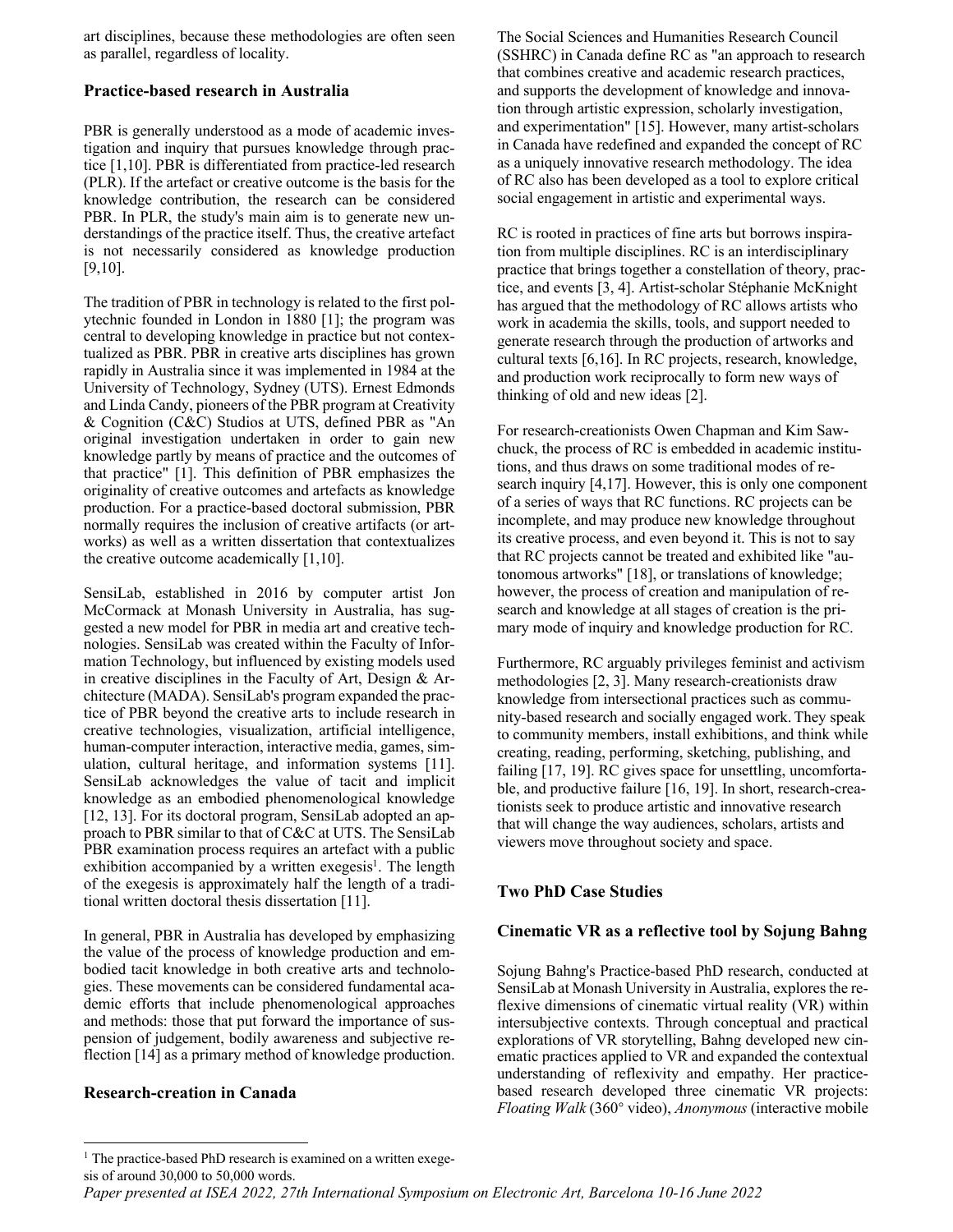VR) and *Sleeping Eyes* (interactive navigable VR). Each creative work applied reflexive elements in qualitatively different ways, exploring the potential of cinematic VR for eliciting embodied reflection. The projects are responses to both personal and societal alienation, disconnection and isolation.



Figure 1. – A still from *Floating Walk*: the image shows the artist standing in front of a wall of passports from different countries carrying a 360° camera.

#### **Background**

Based on the developments of virtual reality (VR) technologies, many artists and filmmakers have attempted to create moving image works that provoke empathetic engagement in virtual characters or stories [20]. Bahng argued that immersive engagement without critical or reflexive awareness has the potential danger of objectifying others' pain or emotionally identifying with others' difficult situations without critically thinking about the social and historical issues around them [21]. Based on this perspective, she examined VR as a reflexive storytelling tool inspired by the reflexive mode of documentary filmmaking [22] and Bertolt Brecht's epic theater [23]. Bahng further noted that VR has a fundamentally reflexive nature due to the limitations of immersive engagement; thus, she explores these limitations as reflexive elements for VR storytelling to encourage audiences to actively fill in the gaps between their physical sensations and virtual perceptions.

#### **Research Objective and Method**

The research objective of Bahng's dissertation was to explore cinematic VR as a reflexive tool beyond empathy. She investigated her research objective through her creative projects by critically examining how reflexive storytelling is effectively used to promote self-reflection in socio-cultural contexts. Her research questions concerned the methods and techniques that can be used for reflexive VR storytelling.

Bahng's research covered multiple disciplines, including film and media studies, HCI, visual art, and philosophy. She drew upon a practice-based research methodology specifically in artistic practice, but utilized a variety of research techniques and methods: autobiographical,

autoethnographical, interview-based, and collaborative. As the research progressed, Bahng critically reflected on her creative works and applied what she had learned from one project to the next. The works informed and iteratively developed the framework presented in the exegesis, and this refinement informed the development of each subsequent work.

#### **Thesis Structure**

Bahng's exegesis is divided into two main parts: theory (Part I) and practice (Part II). In Part I, Bahng proposes a conceptual framework for reflexive storytelling design in cinematic VR. For example, she reframes VR as a reflexive tool by using theoretical backgrounds such as Buddhist philosophy, Brechtian aesthetics and phenomenology. She also introduces embodied spatial montage as a cinematic concept that is extended to the spatial dimension and the participatory situations of VR storytelling. In Part II, she uses the proposed conceptual framework and theoretical analysis of Part I to describe her three cinematic VR projects. She explains each project's background and overview and then describes the process of making the project. She also addresses the audience study and discussed the reflexive dimensions based on the findings from the audience interview. In the concluding section, Bahng discusses her overall research process by reflecting on this body of creative work and connecting the practical, studio investigation with the theoretical framework. She responds to the research questions and offers reflective analysis of the practice-based research.

#### **Research Contribution**

Bahng's research embraces both conceptual and creative knowledge, exploiting diverse technical possibilities. Through three distinct creative projects, Bahng reframes and develops a novel form of VR storytelling for self and social reflection. Together, the three projects provide insight into our understanding of VR as a cinematic, artistic medium and as a means of promoting self and social reflection, specifically regarding socio-cultural issues such as alienation, disconnection and isolation.

Each project emphasizes its own distinctive contribution. *Floating Walk* reveals the potential of 360° video for autobiographical self-expression and as an autoethnographic tool that promotes reflexive thoughts about immigrants' identity issues. *Anonymous* contributes design factors and technical implementations for using VR to elicit self-reflection on loneliness and death. *Sleeping Eyes* demonstrates how phenomenological and participatory engagement in VR storytelling can elicit critical awareness of narcolepsy and social ignorance. Collectively, the body of creative research provides knowledge about reflexive modes of immersive storytelling while considering the various technical, design and narrative elements available to cinematic VR.

# *Colder Now: Surveillance as Contemporary Colonialism* **by Stéphanie McKnight**

McKnight's doctoral research-creation project, conducted at the graduate program in cultural studies in Queen's University, investigates surveillance and colonialism in Canada through media art practice and exhibition. As a

*Paper presented at ISEA 2022, 27th International Symposium on Electronic Art, Barcelona 10-16 June 2022*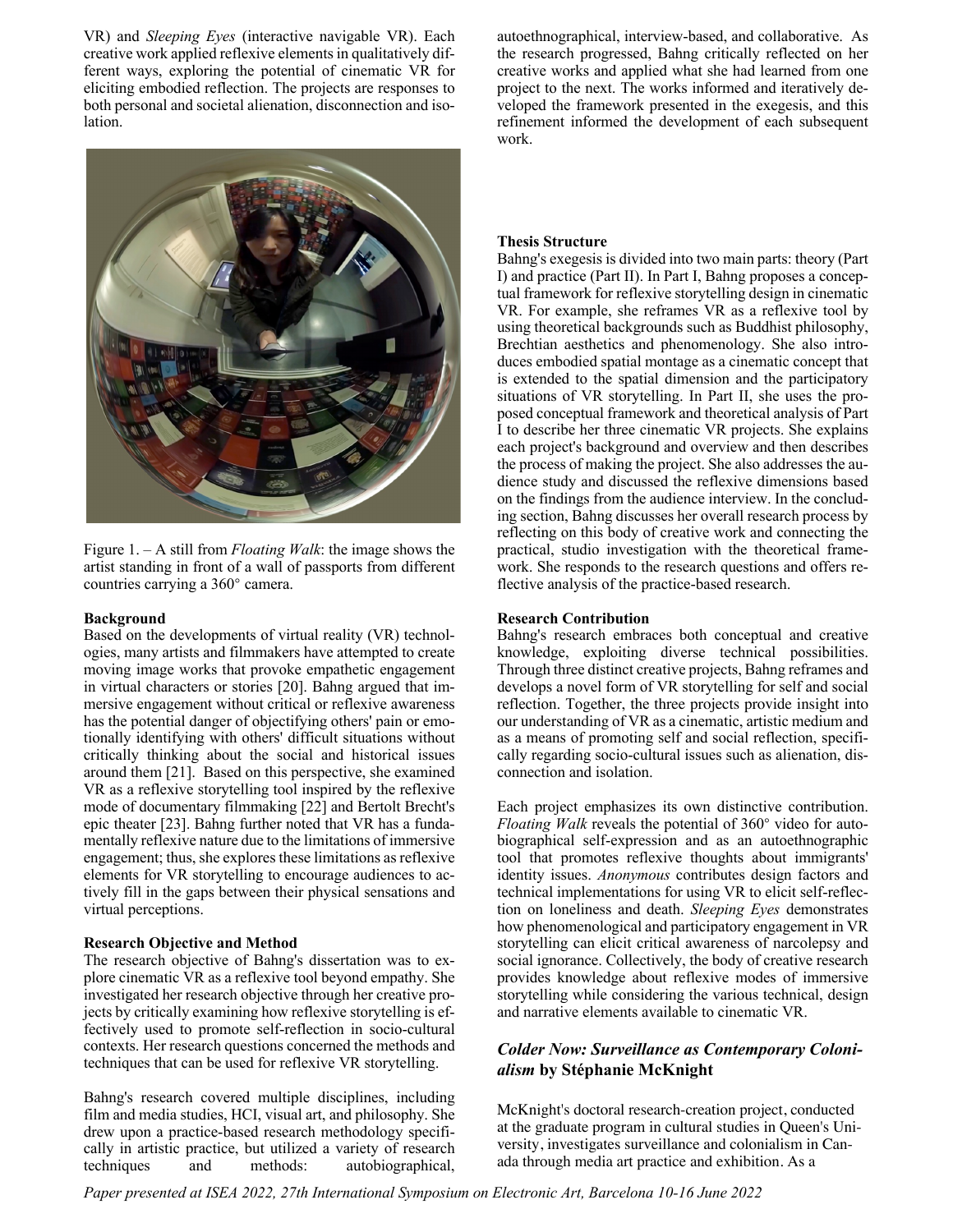representative outcome, her doctoral RC exhibition titled *Colder Now*, was exhibited at the Art and Media Lab in the Isabel Bader Centre for the Performing Arts on October 23<sup>rd</sup> to November 3<sup>rd</sup> 2017. Drawing from the methodology of RC, *Colder Now* juxtaposed surveillance studies, colonial studies, and media art technologies to ask how does surveillance and policing contribute to contemporary colonialism in so-called Canada post-9/11.



Figure2. *The triangle of trust* (2017) by Stéphanie McKnight

*Colder Now'*s anchor piece *the triangle of trust* is one example of the ways that McKnight uses media, collaboration, installation, and surveillance studies theory to question their white settler relationship to Canada and its colonial histories. *the triangle of trust* is a neon replica of the Canada Security Intelligence Service (CSIS) headquarters on unceded and unsurrendered Algonquin territory (also known as Ottawa, Ontario), known for investigating "activities suspected of constituting threats to the security of Canada and to report on these to the government of Canada" (Government of Canada). This sculpture centers CSIS as a primary institution of surveillance and intelligence gathering. *the triangle of trust* replicates the aesthetic of CSIS, including the colour blue, which is referenced in several Google Images of the establishment. The line drawing was inspired by a screenshot taken of the CSIS building found on Google Maps.

#### **Background**

As an exhibition, *Colder Now* critiques the invasive and unclear intent of Canada's Anti-terror Act (Bill C-51). Canada introduced its first "Anti-terrorism Act" (Bill C-36) and "Public Safety Act" (Bill C-42) in 2001, as a response to 9/11 [24]. CSIS is one of the primary institutions governing these policies. Bill C-36 was heavily contested and protested because of its racially motivated tendencies (2012). Furthermore, Bill C-36 has affected Indigenous Peoples in so-called Canada, especially Indigenous activists who may participate in activities of resistance and political dissent (Adese, 2009). Bill C-51 and its successor Bill C-59 are arguably no different. They include similar languages that attempt to define terrorism in extremely broad terms. Regardless of the original intent of these bills, and whether or not citizens agree they are necessary for security purposes, they actively produce normal (white) and abnormal bodies (non-white). In these contexts, Indigenous resistance that challenges colonial and settler practices in Canada are labelled as unpatriotic, dangerous, criminal, and a national threat [25].

### **Research Objective and Method**

*the triangle of trust* captures the architectural design of the CSIS headquarters by illuminating a line drawing of the building. The glass tubing and florescent blue tints intentionally replicate the glass exterior of CSIS. Painted with a sea of windows, the CSIS headquarter insists that it is a transparent and visible institution. Though as several scholars have argued, windows and glass façades don't actually equate visibility [25, 26]. Despite CSIS's desire to render its interior visible, viewers gaze is subject to several factors including security personnel, trespassing, limited gaze. As such, *the triangle of trus*t complicates CSIS's desire to be transparent in its processes of security through its architecture by replicating its glass façade, but also illustrating limited architectural information through a simple line drawing. Despite this transparency, there is still a lack of transparency relating to their governing bills, such as Bill C-51.

Using these fine-arts-based methods, McKnight's research objective was to explore the ways RC is integrated with surveillance studies and McKnight's white settlerhood. By questioning the visibility and the institution who is governed by policies such as Bill C-51 through the creation of art, audiences can engage with the dialogues in ways that complicate their relationship to the research questions at hand.

### **Thesis Structure**

McKnight's dissertation takes the form of a portfolio project. In the Cultural Studies program at Queen's University, a portfolio dissertation is defined as, "Like a monograph thesis, the portfolio thesis comprises a coherent research project based in academic literature, but the body of original work consists of multiple components that function as standalone elements and may be diverse in format, voice, medium, method, and address" [27]. McKnight's portfolio project consisted of seven individual standalone articles that addressed the research question, how does surveillance contribute to contemporary colonialism in so-called "Canada post-9/11"? Funded by the Social Sciences of Humanities Research Council in Canada (SSHRC), McKnight's dissertation unsettled traditional methods of knowledge dissemination at Queen's University, by centering interdisciplinary and novel ways of publishing their dissertation. More interesting than the articles embedded in McKnight's final dissertation package, was the inclusion of a visual essay titled *Working, Watching, Working: a methodology for a white settler surveillance artist scholar –* a journal and sketchbooks of ideas, drafts, photographs, and notes taken during the processes of creation. In this visual essay, we have access to their processes of thinking, critical reflection, failure, and the moments where their ideas have changed to better reflect their identity and posed research questions. As mentioned above, RC happens at all stages of the research process. McKnight's visual essay demonstrates this. The articles are a form of appendix to the visual essay and *Colder Now* exhibition to fulfil the traditional colonial and neoliberal expectations of Canadian Universities. The institutional expectation and rule that art cannot function as research and knowledge, in its own right.

### **Research Contribution**

Not only does McKnight's creative dissertation project and exhibition *Colder Now* rethink and reveal contemporary colonialism through methodologies of art-making and interdisciplinarity, but it also reimagines new ways of integrating RC as a doctoral methodology in Canadian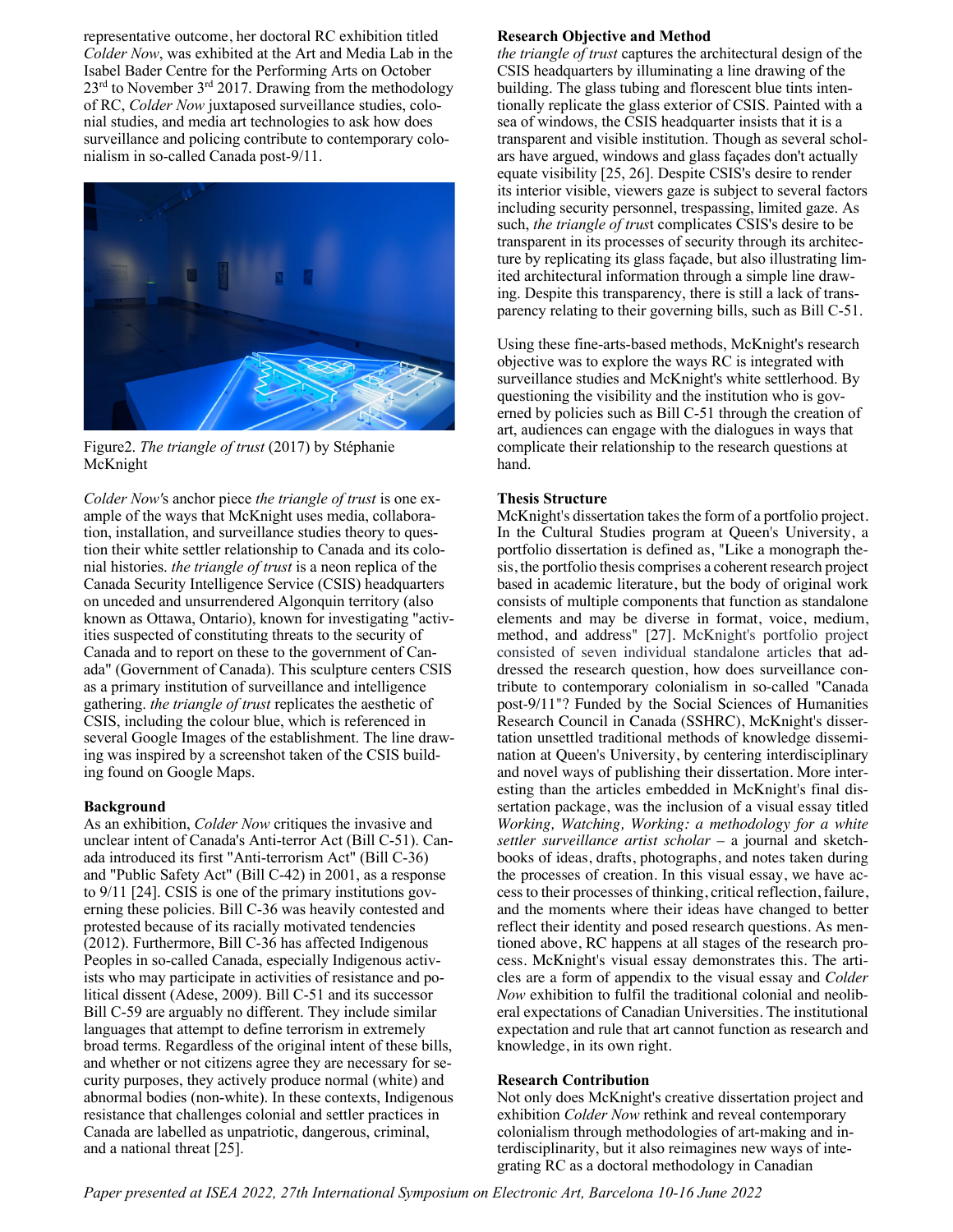Universities. It does this by inviting portfolio projects as an option to exhibit and publish a creative dissertation. *Colder Now*, and specifically *the triangle of trust*, interrogates Canada's security, surveillance, and policing strategy through the production of art. Through their art-making, McKnight reveals the invasive and violent colonialism still plaguing Turtle Island. The artworks are in themselves artefacts of social justice and self-reflexivity, as well as producers of new knowledges in their own right. The new knowledges that these pieces contribute to the social sciences and humanities, especially surveillance studies, is their ability to use surveillance the visual as methodology itself. McKnight's work function creeps' surveillance policies, anti-terror legislation, and white settler colonial ideations to critique the settler state against itself.

### **Finding and Discussion**

Bahng and McKnight both use media and fine art practices to generate academic and scholarly knowledge in PhD doctoral studies. However, their research approaches and methods are different. Most noticeably, Bahng's PhD dissertation format is considered an exegesis in Australia, and it follows a relatively conventional format for PhD research that includes an introduction, theoretical background, creative practice and overall reflection and conclusion. However, McKnight's portfolio project combines several art projects that include the written contextualization of each work.

In a similar context, Bahng's creative practice informed the development of her next project through critical reflection and audience observation or interview. Her three creative projects are deeply interconnected, and her design process was iterative. However, each of McKnight's artworks has a separate emphasis and importance in terms of knowledge production, even though the three projects embrace a broader umbrella of ideas. Each of McKnight's pieces can work alone or alongside each other.

Bahng's study used explicit research questions that were addressed through practice. To answer the questions, she used a combination of different research methods combining autoethnography, ethnography, interviewing, collaboration, and more. In contrast, McKnight's research questions were unfixed, and their inquires did not aim to find specific answers. The artworks themselves became producers of knowledge; thus, the thesis and questions were unstatic and constantly changing. McKnight raises questions to investigate the way creative practice can produce new knowledges in surveillance studies, but they allow the audience to find answers or ask other questions. McKnight's research methods and questions are designed to provoke discourse or elicit critical inquires.

The differences in the research approaches and methods are not surprising because Bahng and McKnight's research topics and purposes are different. However, the noticeable difference between the two PhD projects is deeply related to the dissimilar traditions between PBR and RC. As discussed previously, PBR in media art in Australia has developed within interdisciplinary art and technology disciplines. Because Bahng's research was conducted at SensiLab, her dissertation format partially embraces a technoscience academic style and approach. However, as a SSHRC funded project, McKnight's research approaches are oriented toward the humanities and fine arts. They explore RC as an art

practice to produce new knowledge for specific cultural, social and political events. Furthermore, McKnight suggests a new portfolio model for RC as a doctoral methodology for Canadian Universities. The trials of embracing creative practice for doctoral studies are relatively new, and there is a less established format in Canada. Therefore, McKnight combines the portfolio style dissertation and art exhibition in their PhD research to validate the value of artistic RC for doctoral research methodology more broadly.

Furthermore, it is clear that RC puts greater emphasis on social engagement, social justice and activism as a research practice. However, this does not mean that PBR places no importance on social value or community-based engagement. However, PBR's main aim is to generate knowledge through practice in broader research questions and themes; thus, PBR approaches are not necessarily limited within the frame of social intervention. As mentioned earlier, many artist-scholars use PBR and RC interchangeably, as though they are the same concept. However, it can be seen that PBR is a broader umbrella concept that values practice and creative artefacts as vehicles for knowledge production. On the other hand, RC has a specific tradition and history stemming from Canadian fine art practices and humanities traditions that facilitate social action through artistic practice.

Despite these differences, Bahng and McKnight emphasize the importance of self-reflexivity and critical reflection as a research method and artistic tool. They demonstrate that subjective knowledge and embodied understanding by practice are important in both PBR and RC. Furthermore, as media and fine art practitioners, both researchers use technology as a critical tool to deconstruct the conventional or old perceptions and provide new ways of explorative mediation to the audience. Simultaneously, they value the collaborative elements in all research or creation processes, demonstrating that many factors beyond a researcher's individual idea (e.g., artistic collaborators, audience members and collaborative technological tools) can produce unexpected but valuable contextual knowledge. Bahng and McKnight both indicate that new media can be used reflectively and critically in media and fine art research practice.

### **Conclusion and Limitations**

This study brings forward the differences and similarities between PBR and RC in doctoral media and fine art research. Two PhD dissertations, one from Australia using PBR (Sojung Bahng) and the other from Canada using RC (Stéfy McKnight) were described and analyzed as case studies. We found both researchers used media practice to reflect their socio-cultural identities critically and to prompt an audience's critical awareness of and questioning in their sociocultural contexts. In their studies, media practice was used as a form of knowledge production to demonstrate the significance of embodied knowledge through creative practice. However, we also found the research methods and approaches were significantly different between the two studies. Bahng's PBR study adopted various technical methods and demonstrated that PBR methods can be applied to broader research objectives. McKnight's RC project showed the way RC is positioned within fine art practice and humanities in Canada and that it prompts social engagement and activism. Comparing only two doctoral studies limits generalizing the characteristics of PBR and RC. Nevertheless, the differences based on the comparative analysis between two studies clearly show the histories and traditions of PBR are

*Paper presented at ISEA 2022, 27th International Symposium on Electronic Art, Barcelona 10-16 June 2022*